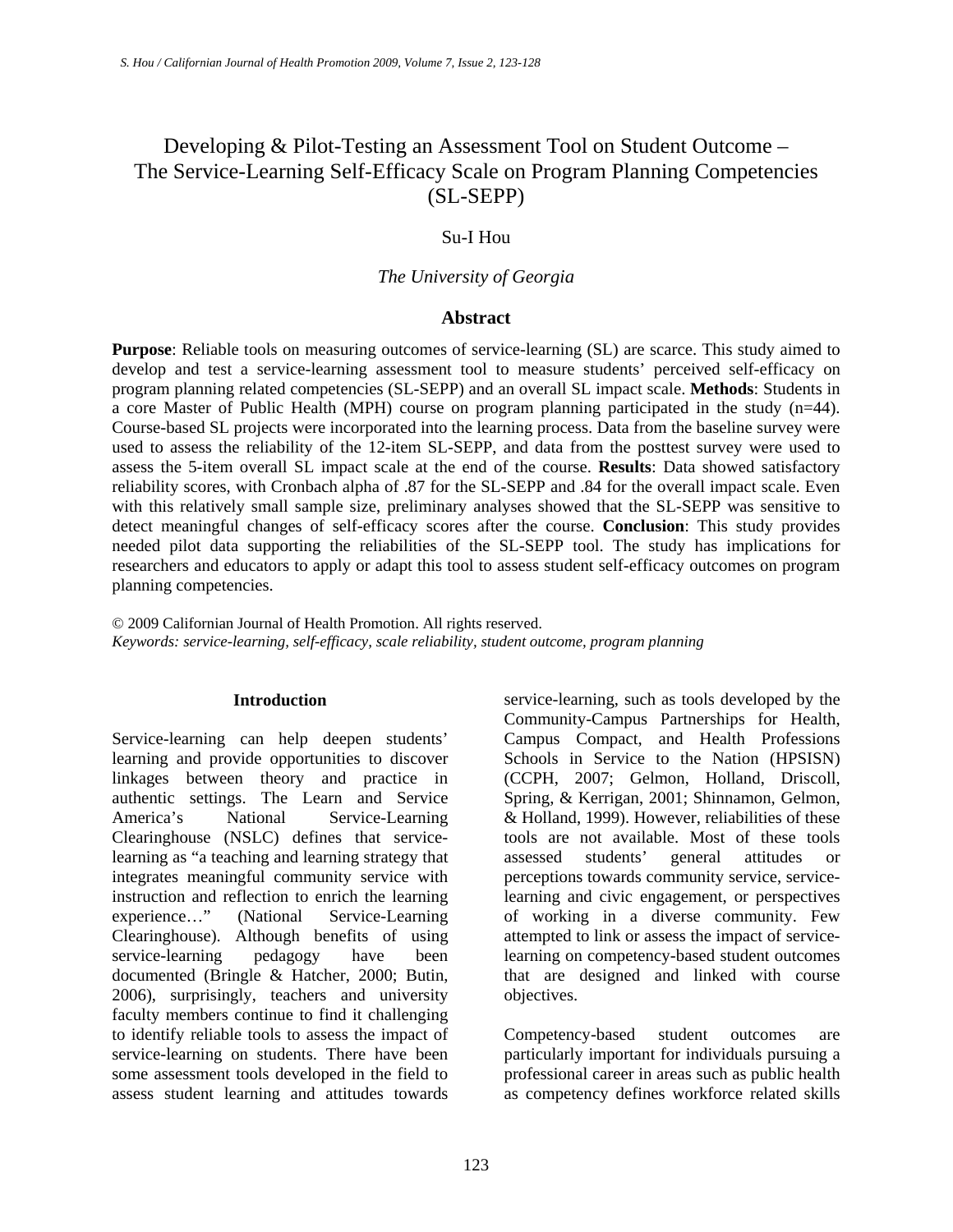(Council on Education for Public Health, 2006). Competency has also been increasingly used as an important indicator by academic accreditation body such as Council on Education for Public Health (CEPH) to assess the quality of academic programs. In 2005, CEPH revised its accreditation criteria for Schools of Public Health and Public Health Programs (SPHs/PHPs) to reflect a shift in focus to competency-based education. The revised accreditation criteria require that SPHs/PHPs present competencies for each degree program and each area of specialization. The Association of Schools of Public Health (ASPH) describes the "Core MPH Degree Competencies" as a unique set of applied knowledge and skills, grounded in theory and evidence, for the broad practice of public health (ASPH, 2006). These are competencies that every Master of Public Health (MPH) student ought to be able to demonstrate upon graduation regardless of the major or area of specialization. Course learning objectives, on the other hand, describe the knowledge and skills that a student is expected to demonstrate upon completion of a specific course. When carefully designed, these objectives are intended to relate, in some discernable way, to the competencies for the overall program of study.

One major challenge of measuring the actual skills or competencies is that behavior change or skill acquisition takes time and may not always be realistic or feasible outcome indicators for evaluation immediately after a program or course. Behavioral scientists have come up with various indicators of predicting behavioral outcomes. Among these, the Social Cognitive Theory (Bandura, 1986) is arguably the most significant and widely used and accepted theory that has been applied to various learning outcomes. According to the Social Cognitive Theory, how people behave can often be better predicted by the beliefs they hold about their capabilities, which are called self-efficacy beliefs. These self-perceptions or judgment of person's capability to accomplish a certain level of performance help determine what individuals do with the knowledge and skills they have. As a consequence, self-efficacy beliefs exercise a powerful influence on the level of

accomplishment that individuals ultimately realize. Studies have shown that self-efficacy significantly improved prediction of behavior outcomes such as eating behaviors (Strachan, 2009), academic performance (Lane & Kyprianou, 2001), and university major persistence (Elias & Loomis, 2000).

## **Purpose**

The current study is among the first to apply the self-efficacy constructs to the service-learning field. This study aimed to develop and pilot-test a new service-learning assessment tool, as an adjunct measure for class development, on students' perceived self-efficacy (i.e. perceived confidence) on program planning related competencies. The planning course discussed in the current paper was designed to cover broad program planning competencies, emphasizing the social and behavioral sciences perspective. Providing evidence-based learning outcomes is an important way to demonstrate the impact service-learning has on student learning. This study describes the reliability and preliminary results of a 12-item self-efficacy scale and a 5 item overall service-learning impact measurement.

### **Methods**

### **Design and Sample of the Study**

A total of 44 students in a core MPH course on Program Planning participated in the study. The mean age of the students was  $26.58$  (SD = 5.43). This three-credit-hour core course is taken by MPH student across disciplines and discussed processes and factors related to public health program planning in a variety of settings. Weekly lectures and discussions guided students through the various phases of health promotion program planning models and frameworks to assess community identified needs. Some of the community partners students worked with included public health departments, community cancer support centers, regional hospitals, HIV/AIDS social service agencies, senior centers, and community churches. The purposes of these course-based service-learning projects are to (1) provide students early exposure in the field with guided feedback from course instructor and student peers, and to (2) facilitate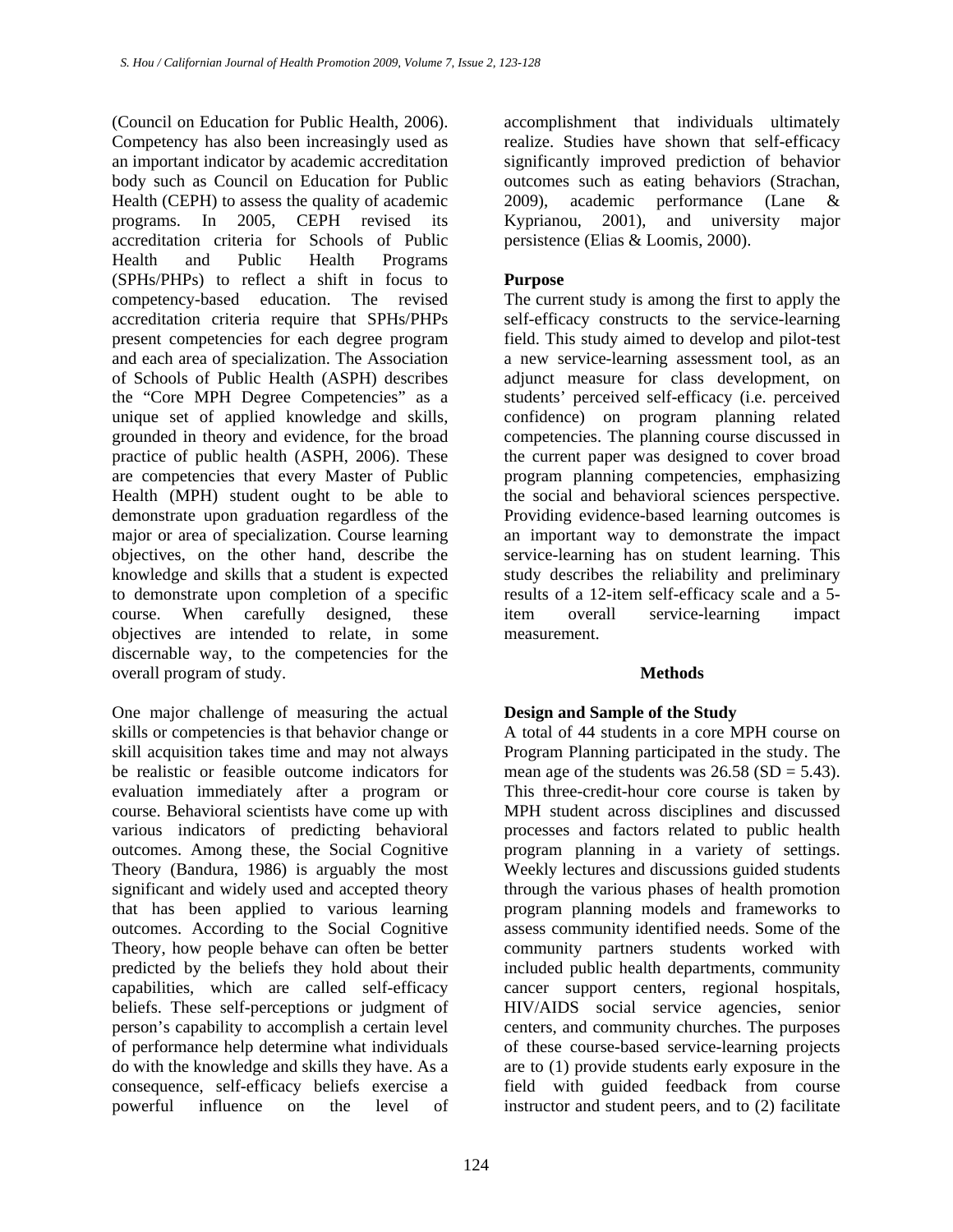student engagement and enhance the quality and relevance of applications.

One important feature is the infusion of servicelearning projects into classroom lectures and group discussions. Via learning and working with pre-selected or student-identified community partners, students apply knowledge and skills learned to identify and analyze needs and assets in the community. These projects provide students learning within context as opposed to the traditional classroom knowledge transfer or the development of hypothetical projects. The final product of each group project was a comprehensive needs and capacity report, guided by the planning model, along with recommendations on strategies to utilizing existing community assets to address the identified health issues.

### **Measures**

Items of the service-learning self-efficacy scale on program planning competencies were drafted, modified, and guided by three main sources: (1) Learning objectives of the planning course designed with a service-learning component; (2) ASPH's core MPH competencies; and (3) HPSISN Service-Learning – student survey. The ASPH's core MPH competencies in the social and behavioral science domain as well as the program planning competencies in the crosscutting / interdisciplinary domains were both used to guide in the development of the course learning objectives. Items in this assessment tool integrated service-learning objectives with relevant core program planning competencies. Selected items related to students' personal reflection on the service-learning experience from the HPSISN-student survey were also included to assess the overall impact of servicelearning at the end of the course. These data were meant to complement other items to provide a clearer picture of the students' perspectives and attitudes toward this form of learning. This assessment tool consists of a 12 item self-efficacy scale used to assess the infusion of service-learning on program planning related competencies beyond the classroom environment, as well as a 5-item

overall impact scale. A three-person expert panel of individuals familiar with competency-based education and experienced in service-learning pedagogy was invited to review the assessment tool regarding item appropriateness, comprehensiveness, and clarity. Their comments were incorporated into the item revisions to enhance clarity and comprehension. A group of service-learning colleagues also provided input to the scale development and revision.

### **Procedure**

The 12-item SL-SEPP was given before and after the course. An additional 5-item overall SL impact scale was also administered at the end of the course. Data from the baseline survey were used to assess the reliability of the 12-item SL-SEPP, and data from the posttest survey were used to assess the 5-item overall SL impact scale. Students rated anonymously their agreement level with these statements on a 5 point Likert-type scale, ranging from strongly agree (coded as 5) to strongly disagree (coded as 1). No personal information, such as name or student ID, was asked. Students were reminded that how they rated their confidence level on these statements would not influence the grade they would receive. An IRB was not needed for such normal routine of classroom assessment activities.

### **Results**

Reliabilities of the 12-item scale as well as the 5-item summary assessment scales were analyzed. The scores of the 12-item scale demonstrated satisfactory reliabilities, with Cronbach alpha of .87. Table 1 provides detailed item descriptions and statistics. In Table 2 the reliability of the 5 overall impact items also showed satisfactory internal consistency (Cronbach alpha  $= 0.84$ ). With this small sample size, preliminary analyses using paired-t test also showed that the SL-SEPP is sensitive to detect meaningful changes of self-efficacy after the course. The average rating for each of the 12 self-efficacy statement increased from 3.64 (SD  $= .76$ ) at baseline to 4.28 (SD  $= .40$ ) at the end of the course, revealing a significantly increased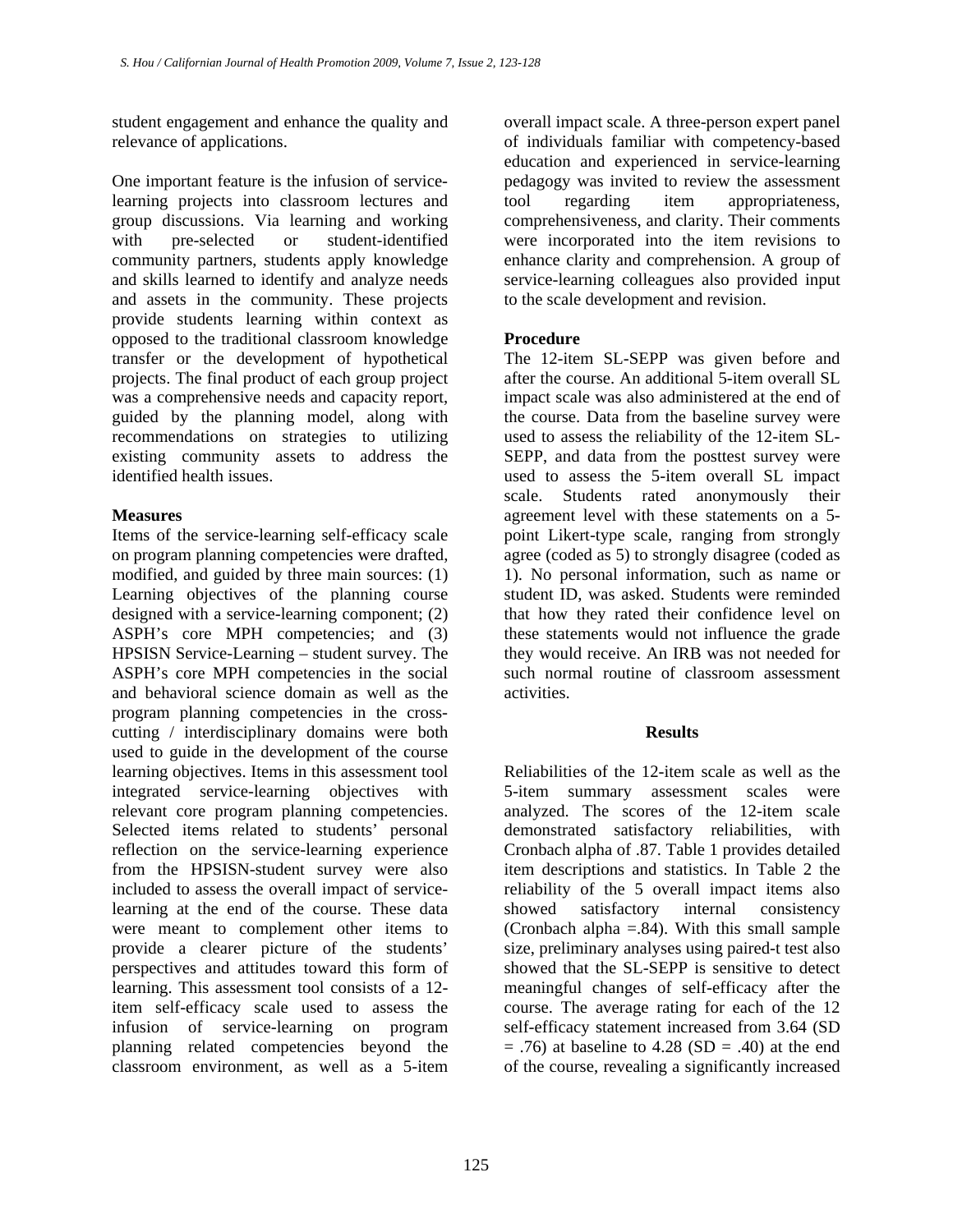score on students' sense of self-efficacy on program planning related competencies t  $(29)$  = 5.61,  $p < .001$ .

| Table 1<br>The 12-item Self-Efficacy Scale on Program Planning Competency (SL-SEPP).                                                                                                               |                                |           |                   |                            |  |  |
|----------------------------------------------------------------------------------------------------------------------------------------------------------------------------------------------------|--------------------------------|-----------|-------------------|----------------------------|--|--|
|                                                                                                                                                                                                    | <b>Beginning of the course</b> |           |                   |                            |  |  |
| <b>Item Description</b>                                                                                                                                                                            | Mean <sup>a</sup>              | <b>SD</b> | CITC <sup>b</sup> | <b>Alpha</b><br>if deleted |  |  |
| Q-1. I feel confident to engage community partners in<br>the process of program planning and assessment.                                                                                           | 3.95                           | .888      | .605              | .852                       |  |  |
| Q-2. I feel confident in using a systematic approach to<br>determine priority areas for health promotion program<br>development.                                                                   | 3.64                           | .810      | .504              | .858                       |  |  |
| Q-3. I feel confident to conduct a community asset and<br>needs assessment.                                                                                                                        | 3.45                           | .901      | .622              | .850                       |  |  |
| Q-4. I feel confident to work with my peers in the<br>planning process to accomplish project objectives and<br>activities.                                                                         | 4.07                           | .818      | .230              | .874                       |  |  |
| Q-5. I feel confident in my ability to apply health<br>promotion planning framework in "the real world."                                                                                           | 3.57                           | .818      | .676              | .848                       |  |  |
| Q-6. I feel confident in preparing a community asset<br>and needs assessment report using a health promotion<br>planning model.                                                                    | 3.30                           | 1.025     | .498              | .860                       |  |  |
| Q-7. I feel confident to provide constructive feedback<br>to my peers in the process of program planning.                                                                                          | 3.80                           | .795      | .509              | .858                       |  |  |
| confident to<br>Q-8. I feel<br>identify<br>individual,<br>organizational<br>and<br>community<br>concerns,<br>assets.<br>resources and deficits for social and behavioral science<br>interventions. | 3.45                           | .901      | .608              | .851                       |  |  |
| Q-9. I feel confident to describe steps and procedures<br>for program planning                                                                                                                     | 3.00                           | 1.100     | .678              | .846                       |  |  |
| Q-10. I feel confident to identify critical community<br>partners for the program planning                                                                                                         | 3.41                           | .948      | .608              | .851                       |  |  |
| Q-11. I feel confident to apply ethical principles to<br>public health program planning                                                                                                            | 4.05                           | .746      | .523              | .857                       |  |  |
| Q-12. I feel confident to identify social and behavioral<br>factors that affect health of individuals and populations                                                                              | 4.02                           | .628      | .555              | .857                       |  |  |
| Overall (12 item)                                                                                                                                                                                  | 3.64                           | .762      |                   | [Cronbach alpha = $.87$ ]  |  |  |

*Notes*: <br><sup>a</sup> Items were rated on a 5-point scale, ranging from strongly agree (coded as 5) to strong disagree (coded as 1). <br><sup>a</sup> CITC = Corrected Item-Total Correlations

#### **Discussion**

Conducting systematic scientific research with theory- and evidence-based indicators on

learning outcomes is important for providing evidence demonstrating effective student learning among practitioners and instructors. Although the SL-SEPP was meant to measure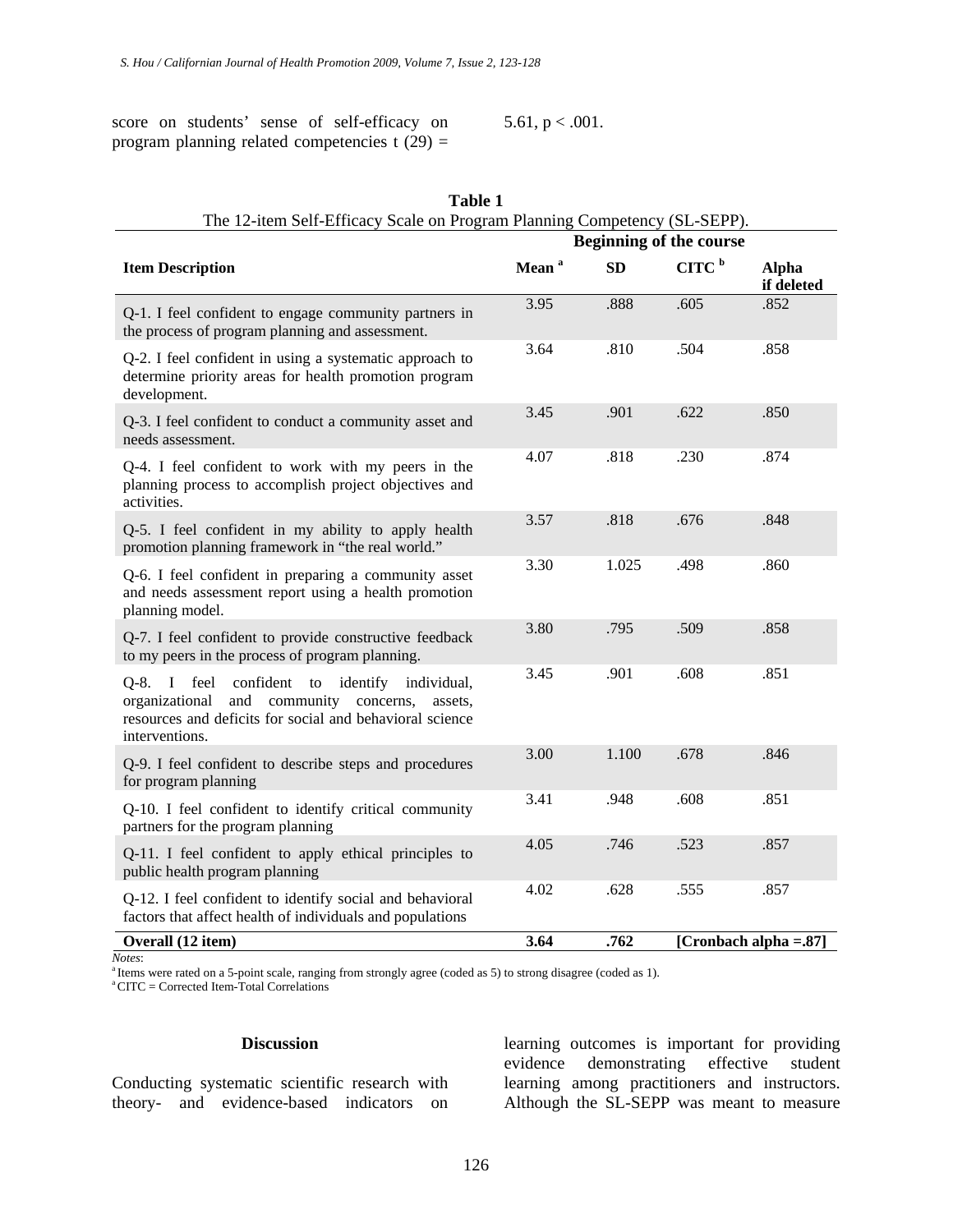self-efficacy specifically related to program planning competencies, these statements were intentionally described in broad terms assessing common program planning process and steps to allow easy adoption or modification for other disciplines and fields.

| Table 2<br>Descriptive information of the 5 overall assessment items.                                           |                   |           |                   |                        |  |  |
|-----------------------------------------------------------------------------------------------------------------|-------------------|-----------|-------------------|------------------------|--|--|
|                                                                                                                 |                   |           | End of the course |                        |  |  |
| Item Description                                                                                                | Mean <sup>a</sup> | <b>SD</b> | CITC <sup>b</sup> | Alpha<br>if deleted    |  |  |
| Q-13. Overall, I feel <i>increased</i> confidence in<br>plan a health program.                                  | 4.28              | .566      | .674              | .775                   |  |  |
| Q-14. I feel <i>increased</i> confidence in working<br>with people different from me.                           | 4.22              | .797      | .489              | .839                   |  |  |
| Q-15. I feel <i>increased</i> confidence in applying<br>planning process to "the real world."                   | 4.22              | .722      | .703              | .760                   |  |  |
| Q-16. I feel <i>increased</i> confidence in conducting<br>a capacity (asset) and needs assessment.              | 4.33              | .535      | .760              | .757                   |  |  |
| Q-17. I feel <i>increased</i> awareness of my own<br>strengths and limitations after the course and<br>project. | 4.25              | .604      | .550              | .806                   |  |  |
| Overall (5 item)                                                                                                | 4.26              | .499      |                   | [Cronbach alpha = .84] |  |  |
| Notes:                                                                                                          |                   |           |                   |                        |  |  |

a Items were rated on a 5-point scale, ranging from strongly agree (coded as 5) to strong disagree (coded as 1).

a CITC = Corrected Item-Total Correlations

One limitation of the study was the relatively small sample size, which limited more in-depth analyses or validation. For example, factor analyses may not be reliable with this small sample size and additional studies are needed to examine further the structure of the scale. In addition, the use of one class sample also has implication on the study generalizability. Nevertheless, even with this small sample size, the current study shows that the SL-SEPP and the overall impact scales were reliable and are sensitive to detect meaningful changes of selfefficacy after the course.

This study is among the first to apply selfefficacy construct to develop the SL-SEPP scale on student learning outcome related to program

planning. These learning outcomes corresponded to course objectives, which were consistent with the core MPH competencies developed by ASPH. The pilot data provide preliminary evidence of the satisfactory reliabilities of the 12-item SL-SEPP and the 5-item overall impact scales. Using this tool in a class that uses service-learning and comparing it to a class that does not use service-learning would help to elucidate whether it assesses improved selfefficacy because of service-learning versus traditional learning. Results have implication for researchers or practitioners on the potential use of this quantitative measure to document the impact of infusing service-learning on complicated competency skills such as program planning and needs assessment.